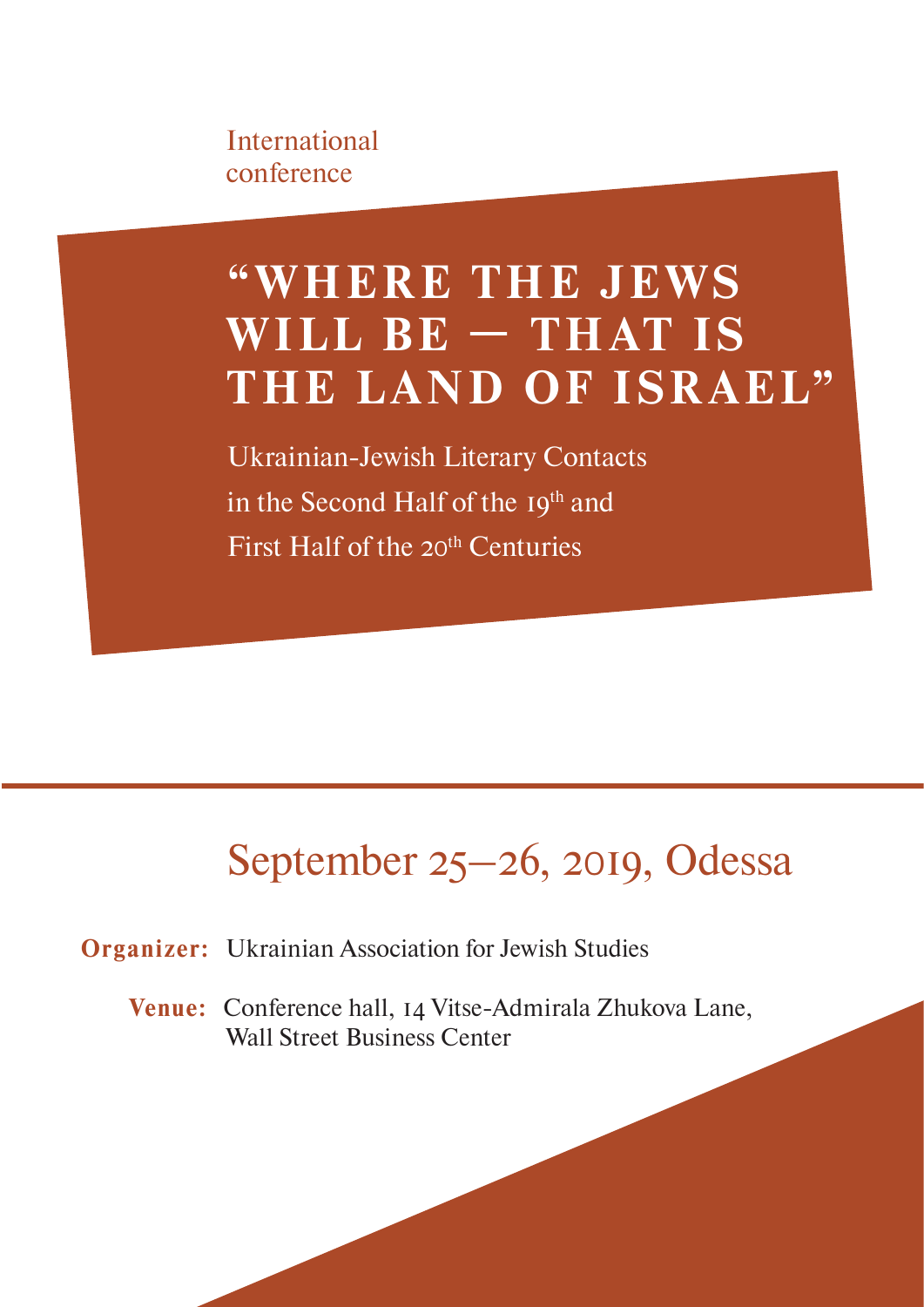## **SEPTEMBER 25**

| <b>I0:00</b>    | Registration & welcome coffee                                                                                                                                                                                                                                |
|-----------------|--------------------------------------------------------------------------------------------------------------------------------------------------------------------------------------------------------------------------------------------------------------|
| 10:45           | <b>OPENING WORDS</b>                                                                                                                                                                                                                                         |
|                 | <b>Vitaly Chernoivanenko</b> ( <i>Ukrainian Association for Jewish Studies</i> )<br><b>Nikolay Borschevsky (Nadav Foundation)</b><br>Mordehay Yushkovsky (WJC International Yiddish Center)                                                                  |
| <b>II:00</b>    | <b>KEYNOTE LECTURE I</b>                                                                                                                                                                                                                                     |
|                 | <b>Amelia Glaser</b> ( <i>University of California, San Diego, USA</i> )<br>Yiddish in the Age of Internationalism [ENG]                                                                                                                                     |
| $I2:00-I3:30$   | PANEL I                                                                                                                                                                                                                                                      |
| Chair:          | <b>Amelia Glaser</b>                                                                                                                                                                                                                                         |
|                 | <b>Irad Ben Isaak</b> (European University Viadrina, Germany)<br>Mendele Moicher Sforim and the Emergence of the Yiddish Bildungsroman<br>[ENG]                                                                                                              |
|                 | <b>Jörg Schulte</b> (Cologne University, Germany)<br>Shaul Tchernichovsky and Jewish Humanism in Odessa [ENG]                                                                                                                                                |
| 13:30           | Lunch (Wall Street Business Center)                                                                                                                                                                                                                          |
| $I4:30 - I6:00$ | PANEL 2                                                                                                                                                                                                                                                      |
| Chair:          | <b>Vitaly Chernoivanenko</b>                                                                                                                                                                                                                                 |
|                 | <b>Iryna Serheyeva</b> (Vernadsky National Library of Ukraine)<br>"Ecstasy, Mysticism, Ethnography – Everything is Convincingly<br>Presented Here" (Z. Grzhebin): the History of S. An-sky's Dybbuk [UKR]                                                    |
|                 | <b>Oksana Shcherba</b> (National University of Kyiv-Mohyla Academy, Ukraine)<br>S. An-sky and Jewish Folklore in the Time of WWI [UKR]                                                                                                                       |
| 16:00           | Coffee break                                                                                                                                                                                                                                                 |
| $16:30 - 18:30$ | ROUND TABLE: TRANSLATING FROM YIDDISH INTO SLAVIC LANGUAGES<br>(IN MEMORY OF NATALIIA RYNDIUK, 1971-2018)                                                                                                                                                    |
| Chair:          | <b>Tetyana Batanova</b>                                                                                                                                                                                                                                      |
| Speakers:       | Tetyana Batanova (Vernadsky National Library of Ukraine)<br><b>Oleksandra Uralova</b> (National University of Kyiv-Mohyla Academy,<br>Ukraine)<br><b>Oksana Shcherba</b> (National University of Kyiv-Mohyla Academy, Ukraine)                               |
|                 | Siarhej Šupa (RFE/RL's Belarus Service, Czech Republic)<br><b>Joanna Lisek</b> (University of Wroclaw, Poland)<br>Mordehay Yushkovsky (WJC International Yiddish Center, Israel)<br>Languages: Yiddish, Ukrainian, Belarusian, Polish, Russian, and English. |
| $18:30 - 18:45$ | CEREMONY: MARTEN FELLER & ZHANNA KOVBA UAJS BOOK AWARD 2019                                                                                                                                                                                                  |
| 19:00           | Dinner (Bodega 2K, 32 Hrets'ka Street)                                                                                                                                                                                                                       |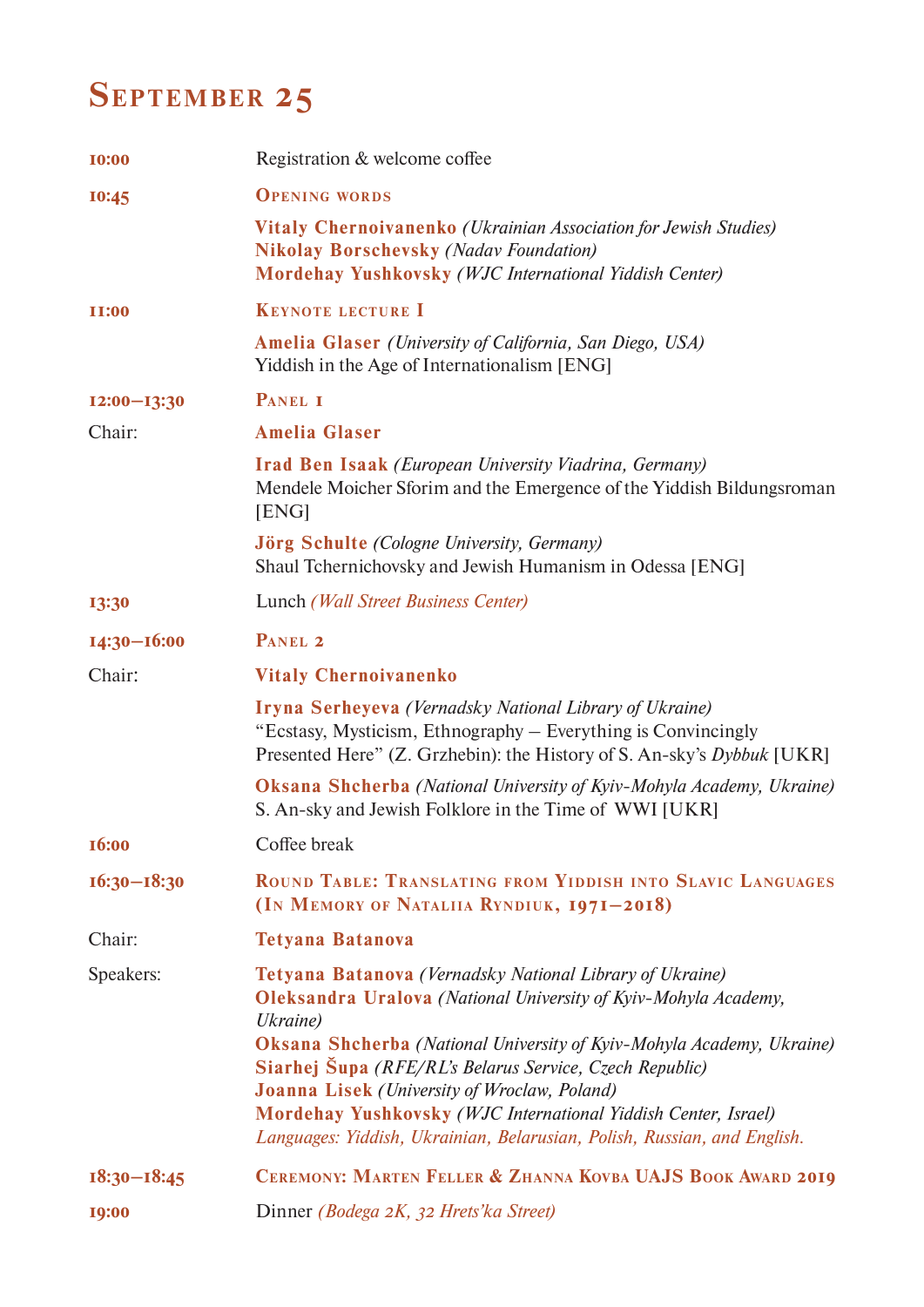### **SEPTEMBER 26**

| <b>I0:00</b>    | <b>KEYNOTE LECTURE II</b>                                                                                                                                                                                 |
|-----------------|-----------------------------------------------------------------------------------------------------------------------------------------------------------------------------------------------------------|
|                 | <b>Myroslav Shkandrij</b> (University of Manitoba, Canada)<br>Jews in Ukrainian Literature: Contexts and Approaches [ENG]                                                                                 |
| <b>II:00</b>    | Coffee break                                                                                                                                                                                              |
| $II:30-I3:00$   | PANEL 3                                                                                                                                                                                                   |
| Chair:          | Iryna Serheyeva                                                                                                                                                                                           |
|                 | Iryna Meleshkina (Ukrainian State Museum of Theater, Music & Cinema)<br>Reading the Play Glitter or Spider by Marko Kropyvnytskyi on the Odessa<br><b>Jewish Stage [UKR]</b>                              |
|                 | Mordehay Yushkovsky (WJC International Yiddish Center, Israel)<br>Little-known Facts About Nathan Zabara's Novel, The Wheel of Eternity<br>[UKR]                                                          |
| 13:00           | Lunch (Wall Street Business Center)                                                                                                                                                                       |
| $I4:00-I5:30$   | PANEL 4                                                                                                                                                                                                   |
| Chair:          | <b>Myroslav Shkandrij</b>                                                                                                                                                                                 |
|                 | <b>Mariusz Kałczewiak</b> (University of Potsdam, Germany)<br>The Red Fields of Ukraine. Perets Hirshbeyn's Literary Explorations<br>of Ukrainian-Jewish Agricultural Projects [ENG]                      |
|                 | <b>Amelia Glaser</b> (University of California, San Diego, USA)<br>Crimea as an International Jewish Homeland: Yiddish Poetic Portrayals<br>of Crimea on the Pages of <i>Royte Velt</i> , 1926–1929 [ENG] |
| 15:30           | Coffee break                                                                                                                                                                                              |
| $16:00 - 18:00$ | PANEL 5                                                                                                                                                                                                   |
| Chair:          | <b>Serhiy Hirik</b>                                                                                                                                                                                       |
|                 | <b>Olena Stamova</b> (Donetsk National University, Ukraine)<br>" and Dobish has Blessed Rabbi Arieh": Ukrainian and Jewish Folklore<br>Heroes in Shmuel Yosef Agnon's Story, The Sword of Dobish [UKR]    |
|                 | Vadym Stetsiuk (Kamianets-Podilskyi National University, Ukraine)<br>Stepan Vasylchenko's <i>About a Jewish Tailor</i> : A Story of a Pogrom Under<br>Petliura [UKR]                                      |
|                 | Yaroslav Goloborodko (Donbass State Pedagogical University, Ukraine)<br>Aron Kopshtein: Literary and National Self-identification [UKR]                                                                   |
| 18:00           | Coffee break                                                                                                                                                                                              |
| $18:20 - 19:20$ | <b>DISCUSSION: PROSPECTS FOR THE STUDY OF JEWISH LITERATURE</b><br>IN CENTRAL AND EASTERN EUROPE (ON OCCASION OF THE 200TH<br>ANNIVERSARY OF THE <i>WISSENSCHAFT DES JUDENTUMS</i> )                      |
| Chairs:         | Vitaly Chernoivanenko, Jörg Schulte (introduction)                                                                                                                                                        |